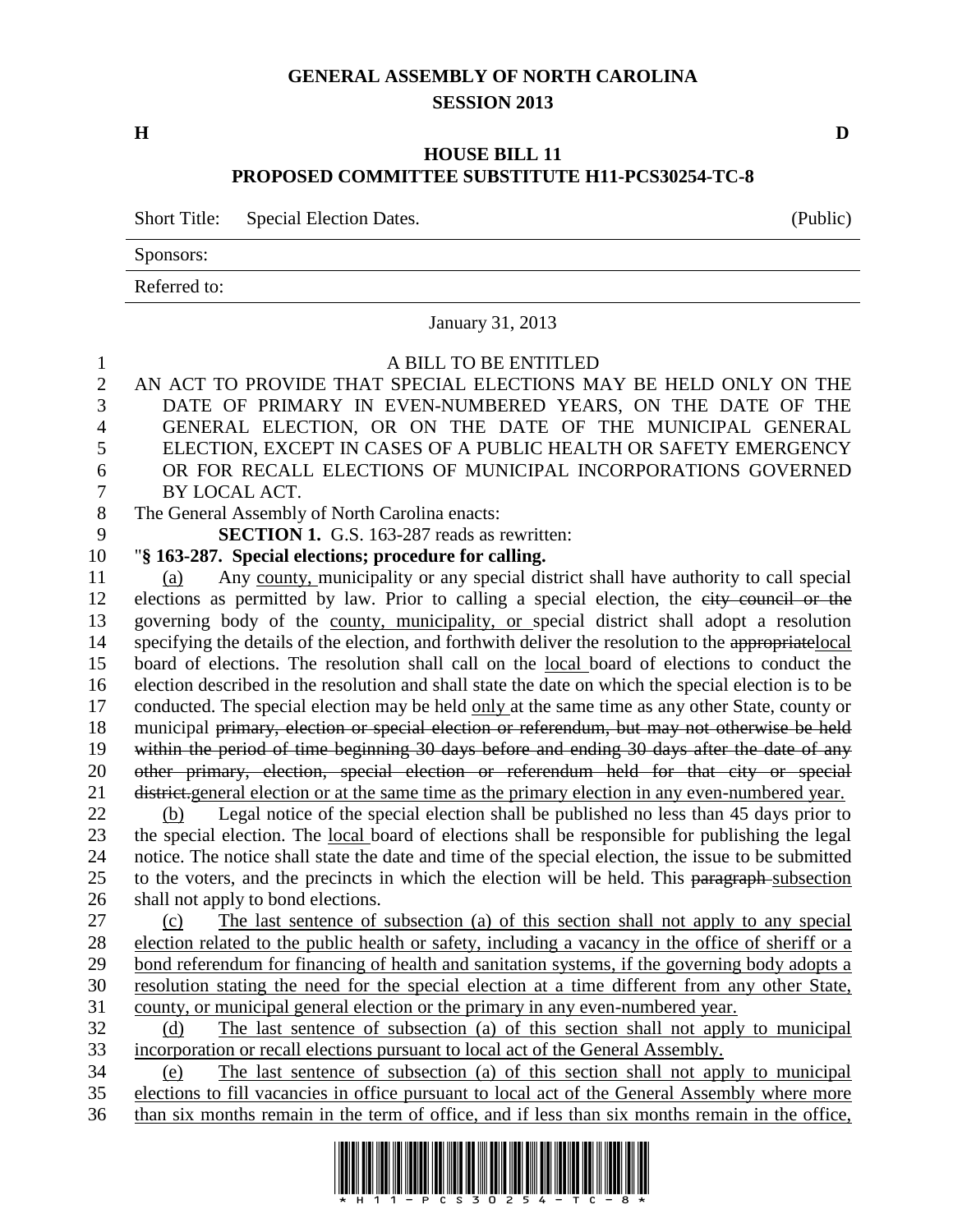|                | <b>General Assembly Of North Carolina</b><br><b>Session 2013</b>                                                                                                                 |
|----------------|----------------------------------------------------------------------------------------------------------------------------------------------------------------------------------|
| $\mathbf{1}$   | the governing board may fill the vacancy for the remainder of the unexpired term                                                                                                 |
| $\mathbf{2}$   | notwithstanding any provision of a local act of the General Assembly.                                                                                                            |
| $\mathfrak{Z}$ | This section shall not impact the authority of the courts or the State Board to order a<br>(f)                                                                                   |
| $\overline{4}$ | new election at a time set by the courts or State Board under this Chapter."                                                                                                     |
| 5              | <b>SECTION 2.</b> Article 1 of Chapter 163 of the General Statutes is amended by                                                                                                 |
| 6              | adding a new section to read:                                                                                                                                                    |
| 7              | "§ 163-3. Special elections.                                                                                                                                                     |
| $8\phantom{1}$ | Special elections shall be called as permitted by law and conducted in accordance with                                                                                           |
| 9              | G.S. 163-287."                                                                                                                                                                   |
| 10             | <b>SECTION 3.</b> G.S. 18B-601(f) reads as rewritten:                                                                                                                            |
| 11             | Election Date. - The board of elections shall conduct and set the date for the<br>" $(f)$                                                                                        |
| 12             | alcoholic beverage election, which may not be sooner than 60 days nor later than 120 days                                                                                        |
| 13             | from the date the request was received from the governing body or the petition was verified by                                                                                   |
| 14             | the board-election in accordance with G.S. 163-287. No alcoholic beverage election may be                                                                                        |
| 15             | held on the Tuesday next after the first Monday in November of an even-numbered year."                                                                                           |
| 16             | <b>SECTION 4.</b> G.S. $63-80(c)$ reads as rewritten:                                                                                                                            |
| 17             | Following the joint public hearing but prior to the adoption by a unit of local<br>"(c)                                                                                          |
| 18             | government of any resolution creating a special airport district, the governing body of such unit                                                                                |
| 19             | may submit the question of the unit's participation in a special airport district to the qualified                                                                               |
| 20             | voters of such unit. The form of the question as stated on the ballot shall be in substantially the                                                                              |
| 21             | following words:                                                                                                                                                                 |
| 22             |                                                                                                                                                                                  |
| 23             |                                                                                                                                                                                  |
| 24             | $[$   YES $[$   NO"                                                                                                                                                              |
| 25             | If a majority of the qualified voters of the unit who vote thereon approve such participation, the                                                                               |
| 26             | governing body of such unit may adopt a resolution creating the particular special airport                                                                                       |
| 27             | district. The election shall be conducted in accordance with G.S. 163-287 and the results                                                                                        |
| 28             | thereof certified, declared and published in the same manner as bond elections within the unit."                                                                                 |
| 29             | <b>SECTION 5.</b> G.S. 63-87 reads as rewritten:                                                                                                                                 |
| 30             | "§ 63-87. Bond elections.                                                                                                                                                        |
| 31             | Elections for the purpose of authorizing the levy of taxes for the issuance of bonds shall be                                                                                    |
| 32             | called by the district board and shall be conducted in accordance with G.S. 163-287 and the                                                                                      |
| 33             | results can vassed by the boards of elections having jurisdiction within the participating units.                                                                                |
| 34             | Such results shall be certified to the district board and such board shall certify and declare the                                                                               |
| 35             | result of the election and publish a statement of the result once as provided in the Local                                                                                       |
| 36             | Government Bond Act."                                                                                                                                                            |
| 37             | <b>SECTION 6.</b> G.S. 69-25.1 reads as rewritten:                                                                                                                               |
| 38             | "§ 69-25.1. Election to be held upon petition of voters.                                                                                                                         |
| 39             | Upon the petition of thirty-five percent (35%) of the resident freeholders living in an area                                                                                     |
| 40             | lying outside the corporate limits of any city or town, which area is described in the petition                                                                                  |
| 41             | and designated as<br>Fire District," the board of county<br><u> 1989 - Johann Barn, mars eta bainar eta bainar eta baina eta baina eta baina eta baina eta baina eta baina e</u> |
| 42             | (Here insert name)                                                                                                                                                               |
| 43             | commissioners of the county shall call an a special election in said district for the purpose of                                                                                 |
| 44             | submitting to the qualified voters therein the question of levying and collecting a special tax on                                                                               |
| 45             | all taxable property in said district, of not exceeding fifteen cents $(15¢)$ on the one hundred                                                                                 |
| 46             | dollars (\$100.00) valuation of property, for the purpose of providing fire protection in said                                                                                   |
| 47             | district. The county tax office shall be responsible for checking the freeholder status of those                                                                                 |
| 48             | individuals signing the petition and confirming the location of the property owned by those                                                                                      |
| 49             | individuals. Unless specifically excluded by other law, the provisions of Chapter 163 of the                                                                                     |
| 50             | General Statutes concerning petitions for referenda and special elections shall apply. If the                                                                                    |
| 51             | voters reject the special tax under the first paragraph of this section, then no new election may                                                                                |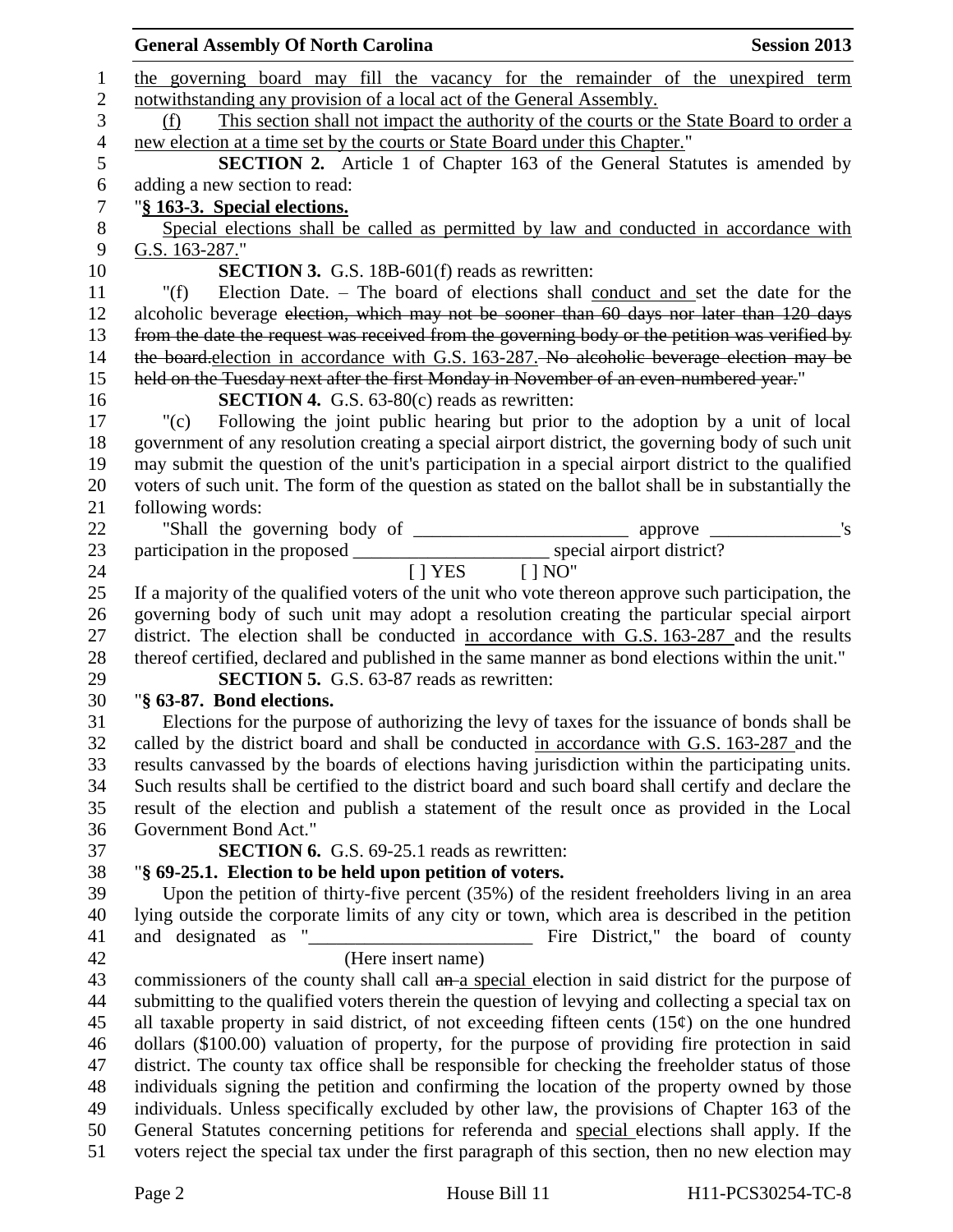be held under the first paragraph of this section within two years on the question of levying and

 collecting a special tax under the first paragraph of this section in that district, or in any proposed district which includes a majority of the land within the district in which the tax was

rejected.

 Upon the petition of thirty-five percent (35%) of the resident freeholders living in an area which has previously been established as a fire protection district and in which there has been 7 authorized by a vote of the people a special tax not exceeding ten cents  $(10¢)$  on the one hundred dollars (\$100.00) valuation of property within the area, the board of county commissioners shall call an a special election in said area for the purpose of submitting to the qualified voters therein the question of increasing the allowable special tax for fire protection 11 within said district from ten cents  $(10¢)$  on the one hundred dollars (\$100.00) valuation to 12 fifteen cents  $(15¢)$  on the one hundred dollars  $(\$100.00)$  valuation on all taxable property 13 within such district. Elections-Special elections on the question of increasing the allowable tax rate for fire protection shall not be held within the same district at intervals less than two years."

## **SECTION 7.** G.S. 69-25.2 reads as rewritten:

# "**§ 69-25.2. Duties of county board of commissioners regarding conduct of elections; cost of holding.**

 The board of county commissioners, after consulting with the county board of elections, 20 shall set a date for the special election in accordance with G.S. 163-287 by resolution adopted. The county board of elections shall hold and conduct the election in the district. The county board of elections shall advertise and conduct said election, in accordance with the provisions of this Article and with the procedures prescribed in Chapter 163 governing the conduct of 24 special and general elections. No new registration of voters shall be required, but the deadline by which unregistered voters must register shall be contained in the legal advertisement to be 26 published by the county board of elections. The cost of holding the election to establish a district shall be paid by the county, provided that if the district is established, then the county shall be reimbursed the cost of the election from the taxes levied within the district, but the cost of an election to increase the allowable tax under G.S. 69-25.1 or to abolish a fire district under G.S. 69-25.10 shall be paid from the funds of the district."

**SECTION 8.** G.S. 105-465 reads as rewritten:

# "**§ 105-465. County election as to adoption of local sales and use tax.**

 The board of elections of any county, upon the written request of the board of county commissioners, or upon receipt of a petition signed by qualified voters of the county equal in number to at least fifteen percent (15%) of the total number of votes cast in the county, at the last preceding election for the office of Governor, shall call a special election for the purpose of submitting to the voters of the county the question of whether a one percent (1%) sales and use tax will be levied.

 The special election shall be held under the same rules applicable to the election of 40 members of the General Assembly. No new registration of voters shall be required. All 41 qualified voters in the county who are properly registered not later than 21 days (excluding 42 Saturdays and Sundays) prior to the election shall be entitled to vote at the election. The county board of elections shall give at least 20 days' public notice prior to the closing of the registration books for the special election.

 The county board of elections shall prepare ballots for the special election. The question presented on the ballot shall be "FOR one percent (1%) local sales and use tax on items subject to State sales and use tax at the general State rate and on food" or "AGAINST one percent (1%) local sales and use tax on items subject to State sales and use tax at the general State rate and on food".

50 The county board of elections shall fix the date of the special election, election on a date 51 permitted by G.S. 163-287, except that the special election shall not be held on the date or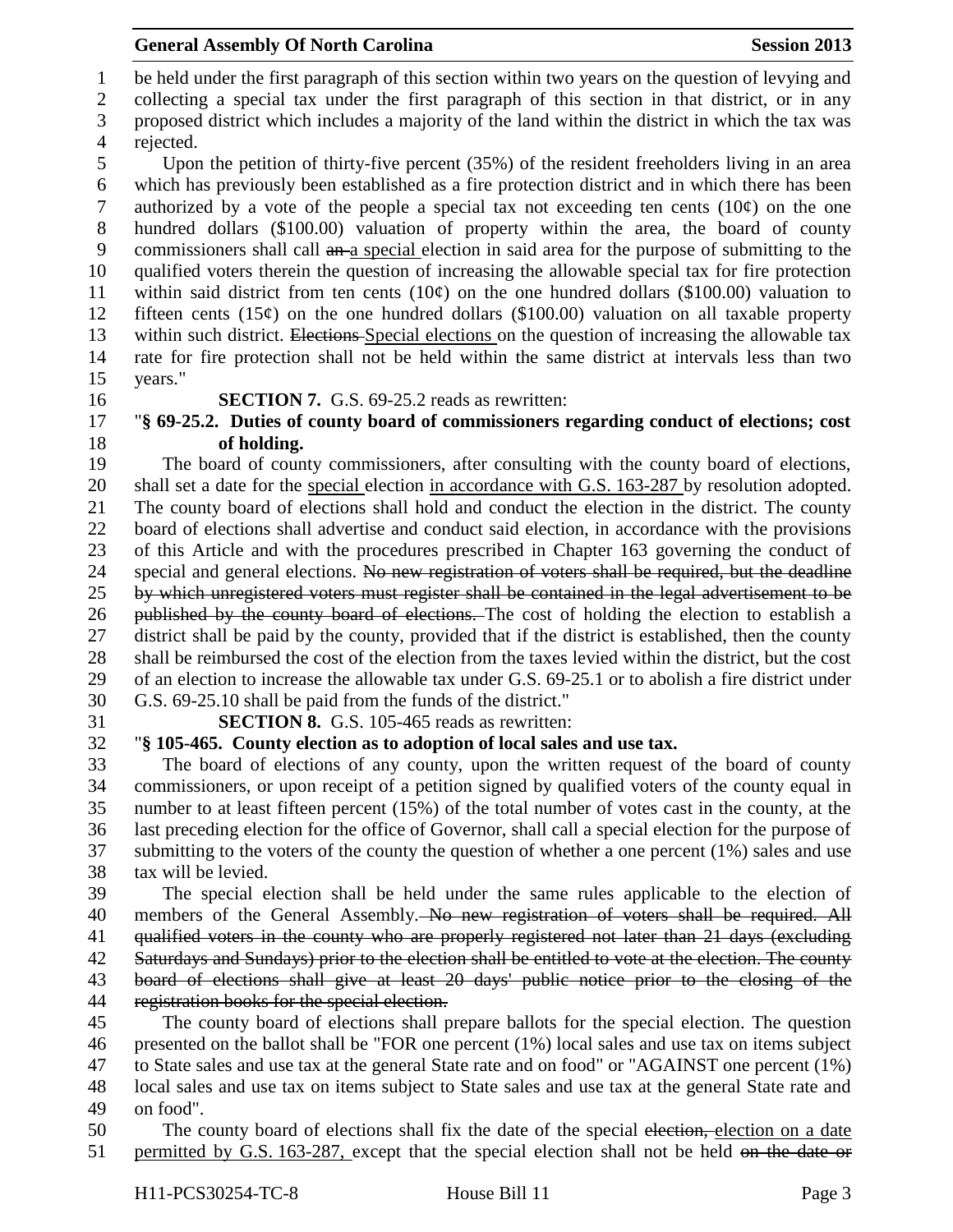1 within 60 days of any biennial election for county officers, nor within one year from the date of the last preceding special election under this section."

**SECTION 9.** G.S. 105-473(a) reads as rewritten:

 "(a) The board of elections of any county, upon the written request of the board of county commissioners thereof, or upon receipt of a petition signed by qualified voters of the county equal in number to at least fifteen percent (15%) of the total number of votes cast in the county at the last preceding election for the office of Governor, shall call a special election for the purpose of submitting to the voters of the county the question of whether the levy of a one percent (1%) sales and use tax theretofore levied should be repealed.

 The special election shall be held under the same rules and regulations applicable to the election of members of the General Assembly. No new registration of voters shall be required. 12 All qualified voters in the county who are properly registered not later than 21 days (excluding Saturdays and Sundays) prior to the election shall be entitled to vote at said election. The county board of elections shall give at least 20 days' public notice prior to the closing of the registration books for the special election.

 The county board of elections shall prepare ballots for the special election which shall contain the words "FOR repeal of the one percent (1%) local sales and use tax levy," and the words "AGAINST repeal of the one percent (1%) local sales and use tax levy," with appropriate squares so that each voter may designate his vote by his cross (X) mark.

20 The county board of elections shall fix the date of the special election; election on a date 21 permitted by G.S. 163-287; provided, however, that the special election shall not be held on the 22 day of any biennial election for county officers, nor within 60 days thereof, nor within one year from the date of the last preceding special election held under this section."

**SECTION 10.** G.S. 105-507.1(a) reads as rewritten:

 "(a) Resolution. – The board of commissioners of a county may direct the county board of elections to conduct an advisory referendum within the county on the question of whether a local sales and use tax at the rate of one-half percent (1/2%) may be levied in accordance with 28 this Part. The election shall be held on a date jointly agreed upon by the boards and shall be 29 held in accordance with the procedures of G.S. 163-287. The board of commissioners shall hold a public hearing on the question at least 30 days before the date the election is to be held."

**SECTION 11.** G.S. 105-509(b) reads as rewritten:

 "(b) Resolution. – The board of trustees of the regional public transportation authority may, if all of the conditions listed in this subsection have been met, direct the respective county board or boards of elections to conduct an advisory referendum within the special district on the question of whether a local sales and use tax at the rate of one-half percent (1/2%) may be levied within the district in accordance with this Part. The tax may not be levied without voter approval. The election shall be held on a date jointly agreed upon by the authority, the county board or boards of commissioners, and the county board or boards of elections and shall be 39 held on a date permitted by and in accordance with the procedures of G.S. 163-287. An election to authorize the levy of a tax under this Part may be held only on one of the following dates: (i) Tuesday after the first Monday of November in the even-numbered year, the date of the general 42 election under G.S. 163-1, (ii) the date of the primary election in the even-numbered year under G.S. 163-1(b), (iii) Tuesday after the first Monday in November of the odd-numbered year, or (iv) a date in September or October of the odd-numbered year as listed in G.S. 163-279(a)(2), (3), or (4) but only if at least one municipality in the county is holding a primary or election on 46 that date. The conditions are as follows:

 (1) The board of trustees has obtained approval to conduct a referendum by a vote of the following: a. A majority vote of each of the county boards of commissioners

within the special district, if it is a multicounty special district.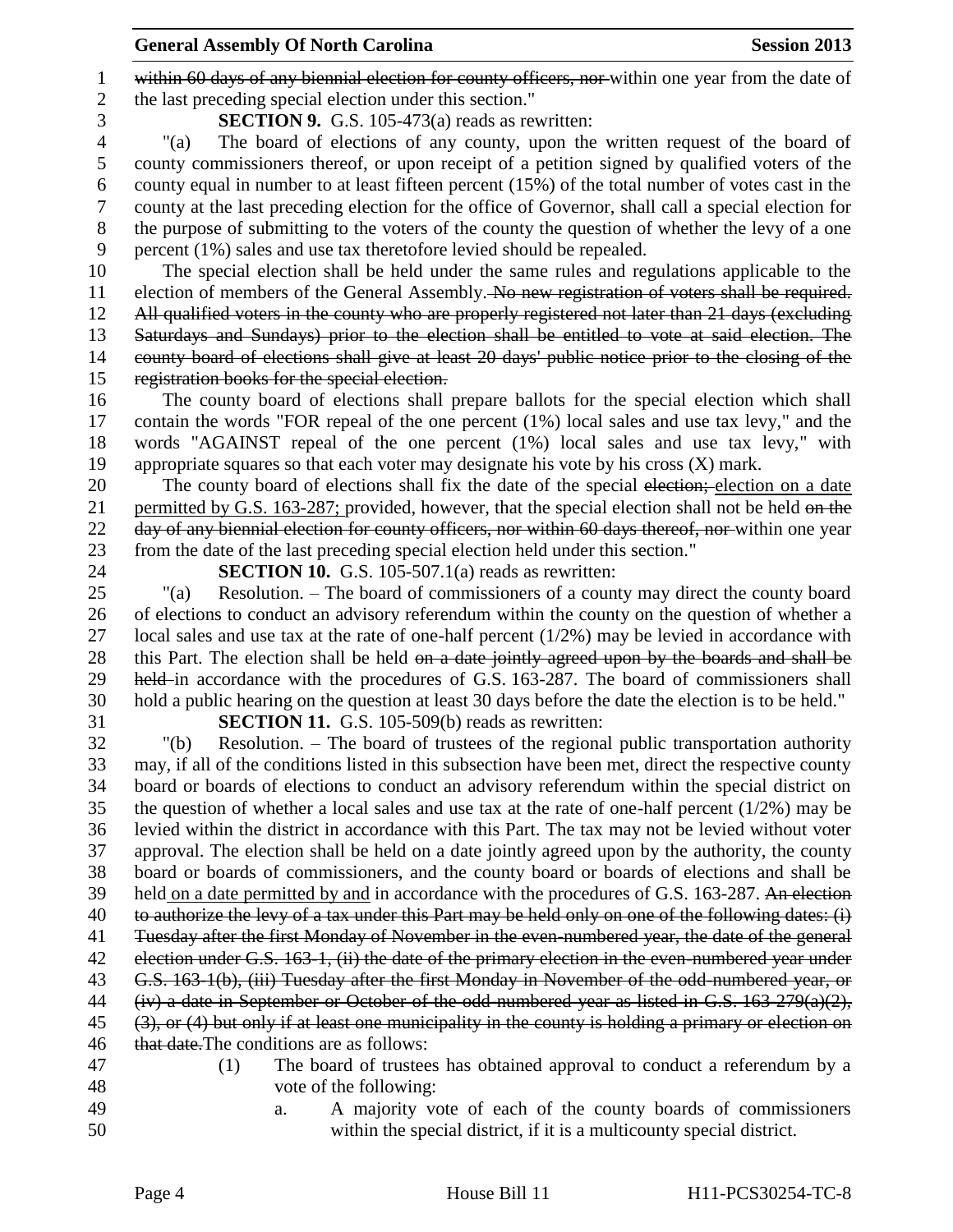|         | <b>General Assembly Of North Carolina</b>                                                                                                                                | <b>Session 2013</b>                                                |
|---------|--------------------------------------------------------------------------------------------------------------------------------------------------------------------------|--------------------------------------------------------------------|
|         | $\mathbf b$ .<br>district, if it is a single-county special district.                                                                                                    | A majority of the county board of commissioners within the special |
| (2)     | A public hearing is held on the question by the board or boards of<br>commissioners at least 30 days before the date the election is to be held."                        |                                                                    |
|         | <b>SECTION 12.</b> G.S. 105-510(b) reads as rewritten:                                                                                                                   |                                                                    |
| " $(b)$ | Resolution. – The board of trustees of the regional transportation authority may, if                                                                                     |                                                                    |
|         | all of the conditions listed in this subsection have been met, direct the respective county board                                                                        |                                                                    |
|         | or boards of elections to conduct an advisory referendum within the special district on the                                                                              |                                                                    |
|         | question of whether a local sales and use tax at the rate of one-half percent $(1/2%)$ may be                                                                            |                                                                    |
|         | levied within the district in accordance with this Part. The tax may not be levied without voter                                                                         |                                                                    |
|         | approval. The election shall be held on a date jointly agreed upon by the authority, the county                                                                          |                                                                    |
|         | board or boards of commissioners, and the county board or boards of elections and shall be                                                                               |                                                                    |
|         | held on a date permitted by and in accordance with the procedures of G.S. 163-287. An election                                                                           |                                                                    |
|         | to authorize the levy of a tax under this Part may be held only on one of the following dates: (i)                                                                       |                                                                    |
|         | Tuesday after the first Monday of November in the even-numbered year, the date of the general                                                                            |                                                                    |
|         | election under G.S. 163-1, (ii) the date of the primary election in the even-numbered year under                                                                         |                                                                    |
|         | G.S. 163-1(b), (iii) Tuesday after the first Monday in November of the odd-numbered year, or                                                                             |                                                                    |
|         | $(iv)$ a date in September or October of the odd-numbered year as listed in G.S. 163-279(a)(2),                                                                          |                                                                    |
|         | $(3)$ , or $(4)$ but only if at least one municipality in the county is holding a primary or election on                                                                 |                                                                    |
|         | that date. The conditions are as follows:                                                                                                                                |                                                                    |
| (1)     | The board of trustees has obtained approval to conduct a referendum by a<br>vote of the following:                                                                       |                                                                    |
|         | A majority vote of both of the county boards of commissioners<br>a.                                                                                                      |                                                                    |
|         | within the special district, if it is a multicounty special district.                                                                                                    |                                                                    |
|         | $\mathbf b$ .                                                                                                                                                            | A majority of the county board of commissioners within the special |
|         | district, if it is a single-county special district.                                                                                                                     |                                                                    |
| (2)     | A public hearing is held on the question by the board or boards of                                                                                                       |                                                                    |
|         | commissioners at least 30 days before the date the election is to be held."                                                                                              |                                                                    |
|         | <b>SECTION 13.</b> G.S. 105-511.2(a) reads as rewritten:                                                                                                                 |                                                                    |
| " $(a)$ | Resolution. – The board of commissioners of a county may direct the county board                                                                                         |                                                                    |
|         | of elections to conduct an advisory referendum within the county on the question of whether a                                                                            |                                                                    |
|         | local sales and use tax at the rate of one-quarter percent $(1/4%)$ may be levied in accordance                                                                          |                                                                    |
|         | with this Part. The election shall be held on a date jointly agreed upon by the boards and shall                                                                         |                                                                    |
|         | be held on a date permitted by and in accordance with the procedures of G.S. 163-287. An                                                                                 |                                                                    |
|         | election to authorize the levy of a tax under this Part may be held only on one of the following                                                                         |                                                                    |
|         | dates: (i) Tuesday after the first Monday of November in the even numbered year, the date of                                                                             |                                                                    |
|         | the general election under G.S. 163-1, (ii) the date of the primary election in the                                                                                      |                                                                    |
|         | even-numbered year under G.S. 163-1(b), (iii) Tuesday after the first Monday in November of                                                                              |                                                                    |
|         | the odd-numbered year, or (iv) a date in September or October of the odd-numbered year as                                                                                |                                                                    |
|         | listed in G.S. $163-279(a)(2)$ , $(3)$ , or $(4)$ but only if at least one municipality in the county is                                                                 |                                                                    |
|         | holding a primary or election on that date. The board of commissioners shall hold a public                                                                               |                                                                    |
|         | hearing on the question at least 30 days before the date the election is to be held."                                                                                    |                                                                    |
|         | <b>SECTION 14.</b> G.S. 105-537(b) reads as rewritten:                                                                                                                   |                                                                    |
| " $(b)$ | Vote. - The board of county commissioners may direct the county board of<br>elections to conduct an advisory referendum on the question of whether to levy a local sales |                                                                    |
|         | and use tax in the county as provided in this Article. The election shall be held on a date jointly                                                                      |                                                                    |
|         | agreed upon by the board of county commissioners and the board of elections and shall be held                                                                            |                                                                    |
|         | in accordance with the procedures of G.S. 163-287."                                                                                                                      |                                                                    |
|         |                                                                                                                                                                          |                                                                    |

- **SECTION 15.** G.S. 106-343 reads as rewritten:
- "**§ 106-343. Appropriations by counties; elections.**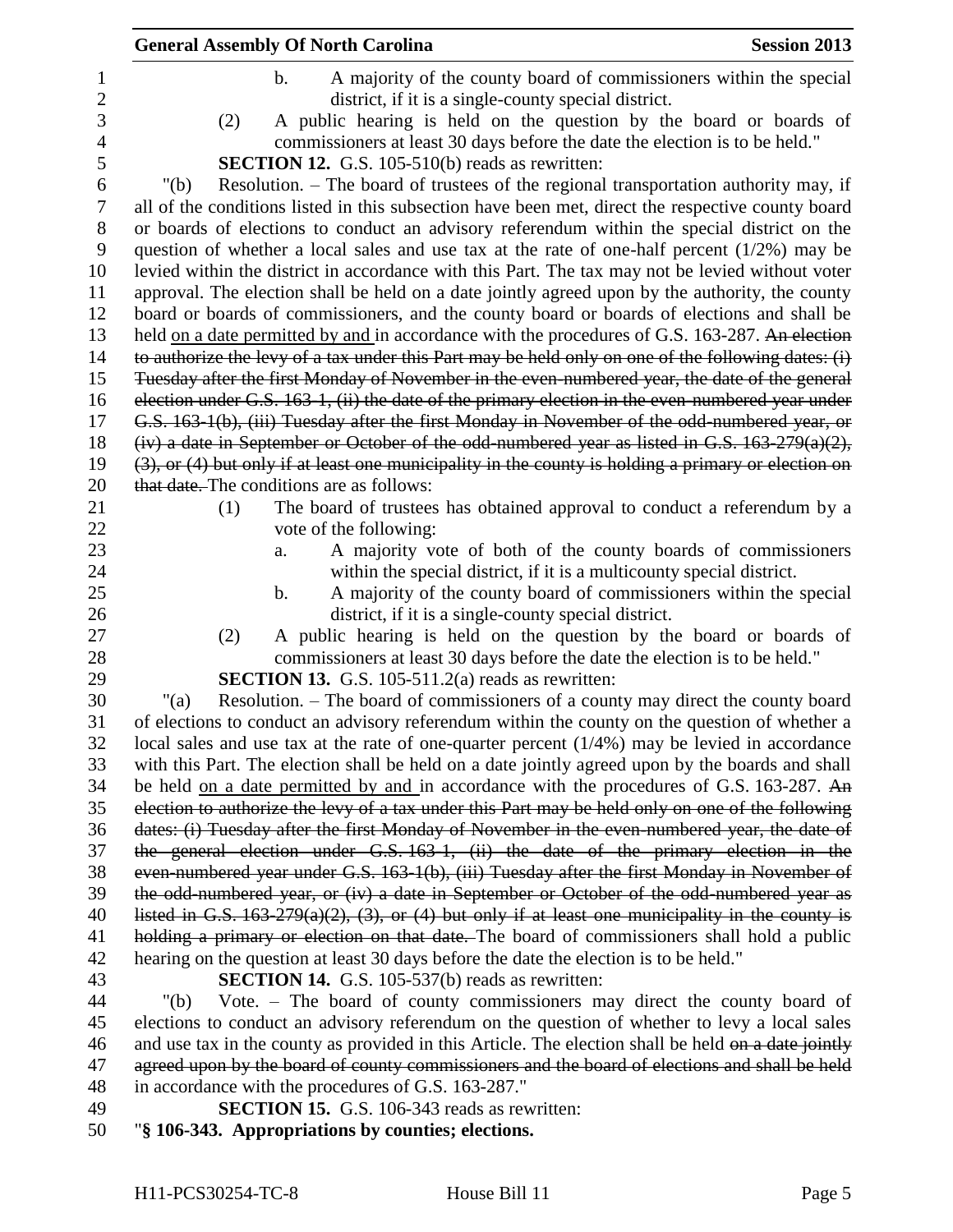The several boards of county commissioners in the State are hereby expressly authorized and empowered to make such appropriations from the general funds of their county as will enable them to cooperate effectively with the state Department of Agriculture and Consumer Services and Federal Department of Agriculture in the eradication of tuberculosis in their respective counties: Provided, that if in 10 days after said appropriation is voted, one fifth of the qualified voters of the county petition the board of commissioners to submit the question of tuberculosis eradication or no tuberculosis eradication to the voters of the county, said commissioners shall submit such questions to said voters. Said election shall be held and conducted under the rules and regulations provided for holding stock-law elections in G.S. 68-16, 68-20 and 68-21.G.S. 163-287. If at any such election a majority of the votes cast shall be in favor of said tuberculosis eradication, the said board shall record the result of the election upon its minutes, and cooperative tuberculosis eradication shall be taken up with the state Department of Agriculture and Consumer Services and Federal Department of Agriculture. If, however, a majority of the votes cast shall be adverse, then said board shall make no appropriation."

### **SECTION 16.** G.S. 115C-501(h) reads as rewritten:

 "(h) To Annex or Consolidate Areas or Districts from Contiguous Counties and to Provide a Supplemental School Tax in Such Annexed Areas or Consolidated Districts. – An election may be called in any districts or other school areas, from contiguous counties, as to whether the districts in one county shall be enlarged by annexing or consolidating therewith any adjoining districts, or other school area or areas from an adjoining county, and if a special or supplemental school tax is levied and collected in the districts of the county to which the territory is to be annexed or consolidated, whether upon such annexation or consolidation there shall be levied and collected in the territory to be annexed or consolidated the same special or supplemental tax for schools as is levied and collected in the districts in the other county. If such election carries, the said special or supplemental tax shall be collected pursuant to G.S. 115C-511 and remitted to the local school administrative unit on whose behalf such 28 special and supplemental tax is already levied: Provided, that notwithstanding the provisions of G.S. 115C-508, if the notice of election clearly so states, and the election shall be held prior to August 1, the annexation or consolidation shall be effective and the tax so authorized shall be levied and collected beginning with the fiscal year commencing July 1 next preceding such elections.levied."

**SECTION 17.** G.S. 115C-501 is amended by adding a new subsection to read:

 "(j) All elections called under this section shall be conducted in accordance with G.S. 163-287."

**SECTION 18.** G.S. 115D-33(d) reads as rewritten:

 "(d) All elections shall be held in the same manner as elections held under Article 4, 38 Chapter 159, of the General Statutes, the Local Government Bond Act, and may be held at any time fixed by the tax-levying authority of the administrative area or proposed administrative 40 area of the institution for which such election is to be held. shall be held on a date permitted by G.S. 163-287."

### **SECTION 19.** G.S. 115D-35(a) reads as rewritten:

 "(a) Formal requests for elections on the question of authority to appropriate nontax revenues or levy special taxes, or both, and to issue bonds, when such elections are to be held for the purpose of establishing an institution, shall be originated and submitted only in the following manner:

- (1) Proposed multiple-county administrative areas: Formal requests for elections may be submitted jointly by all county boards of education in the proposed
- administrative area, or by petition of fifteen percent (15%) of the number of qualified voters of the proposed area who voted in the last preceding election for Governor, to the boards of commissioners of all counties in the proposed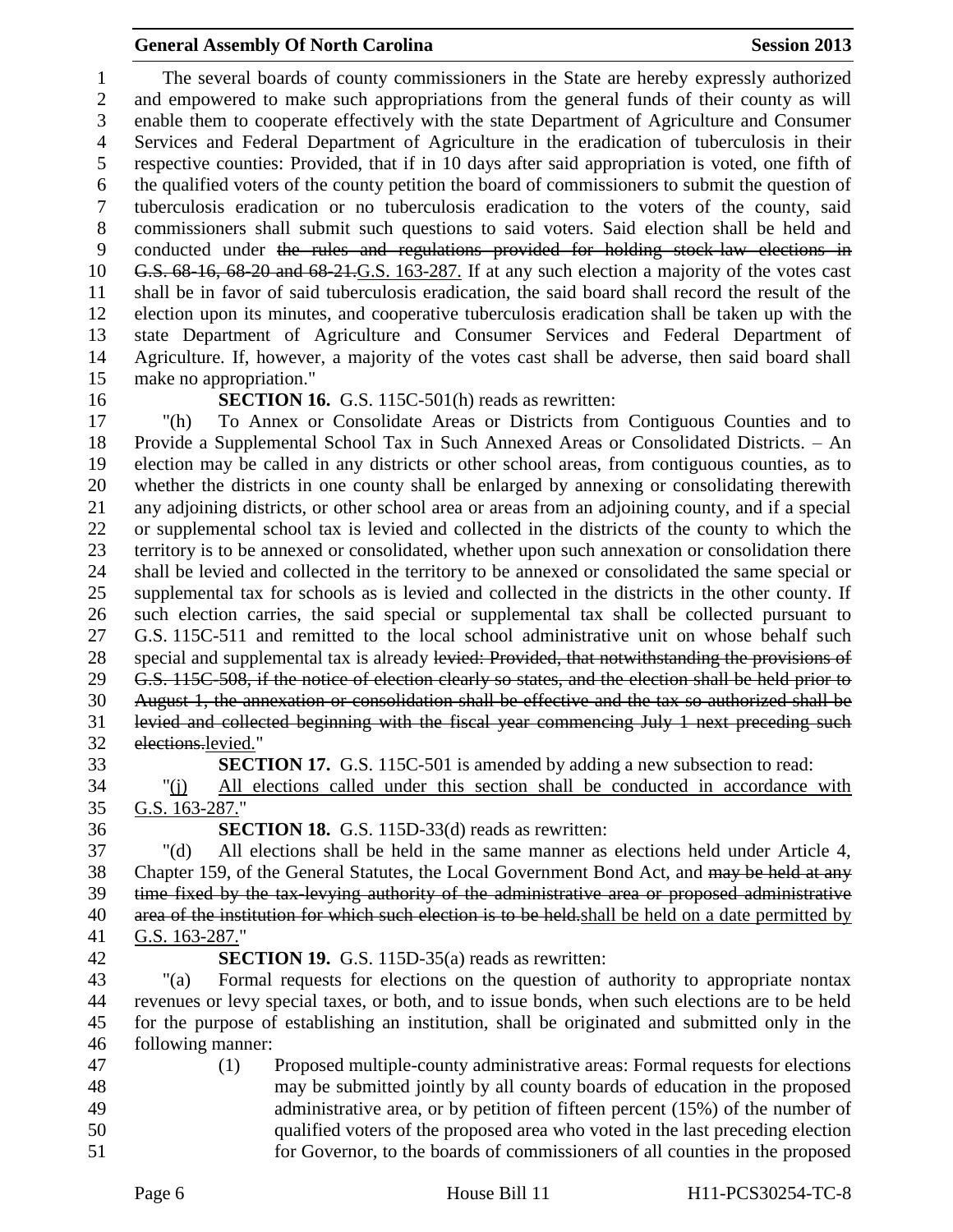|             | <b>General Assembly Of North Carolina</b>                                                           | <b>Session 2013</b> |
|-------------|-----------------------------------------------------------------------------------------------------|---------------------|
|             | area, who may shall fix the time for such election by joint resolution on a                         |                     |
|             | date permitted by G.S. 163-287, which shall be entered in the minutes of                            |                     |
|             | each board.                                                                                         |                     |
| (2)         | Proposed single-county administrative area: Formal requests shall be                                |                     |
|             | submitted by the board of education of any public school administrative unit                        |                     |
|             | within the county of the proposed administrative area or by petition of                             |                     |
|             | fifteen percent $(15\%)$ of the number of qualified voters of the county who                        |                     |
|             | voted in the last preceding election for Governor, to the board of                                  |                     |
|             | commissioners of the county of the proposed administrative area, who may                            |                     |
|             | shall fix the time for such election by resolution on a date permitted by                           |                     |
|             | G.S. 163-287, which shall be entered in the minutes of the board."                                  |                     |
|             | <b>SECTION 20.</b> G.S. 130A-69 reads as rewritten:                                                 |                     |
| " $(a)$     | If after a sanitary district has been created or the provisions of this Part have been              |                     |
|             | made applicable to a sanitary district, a petition signed by not less than fifteen percent (15%) of |                     |
|             | the resident freeholders within any territory contiguous to and adjoining the sanitary district     |                     |
|             | may be presented to the sanitary district board requesting annexation of territory described in     |                     |
|             | the petition. The sanitary district board shall send a copy of the petition to the board of         |                     |
|             | commissioners of the county or counties in which the district is located and to the Department.     |                     |
|             | The sanitary district board shall request that the Department hold a joint public hearing with the  |                     |
|             | sanitary district board on the question of annexation. The Secretary and the chairperson of the     |                     |
|             | sanitary district board shall name a time and place for the public hearing. The chairperson of      |                     |
|             | the sanitary district board shall publish a notice of public hearing once in a newspaper or         |                     |
|             | newspapers published or circulating in the sanitary district and the territory proposed to be       |                     |
|             | annexed. The notice shall be published not less than 15 days prior to the hearing. If after the     |                     |
|             | hearing, the Commission approves the annexation of the territory described in the petition, the     |                     |
|             | Department shall advise the board or boards of commissioners of the approval. The board or          |                     |
|             | boards of commissioners shall order and provide for the holding of a special election in            |                     |
|             | accordance with G.S. 163-287 upon the question of annexation within the territory proposed to       |                     |
| be annexed. |                                                                                                     |                     |
| (b)         | If at or prior to the public hearing, a petition is filed with the sanitary district board          |                     |
|             | signed by not less than fifteen percent (15%) of the freeholders residing in the sanitary district  |                     |
|             | requesting an election be held on the annexation question, the sanitary district board shall send   |                     |
|             | a copy of the petition to the board or boards of commissioners who shall order and provide for      |                     |
|             | the submission of the question to the voters within the sanitary district. This election may be     |                     |
|             | held on the same day as the election in the territory proposed to be annexed, and both elections    |                     |
|             | and registrations may be held pursuant to a single notice. A majority of the votes cast is          |                     |
|             | necessary for a territory to be annexed to a sanitary district.                                     |                     |
| (c)         | The election shall be held by the county board or boards of elections as soon as                    |                     |
|             | possible in accordance with G.S. 163-287 after the board or boards of commissioners orders the      |                     |
|             | election. The cost of the election shall be paid by the sanitary district. Registration in the area |                     |
|             | proposed for annexation shall be under the same procedure as G.S. 163-288.2.                        |                     |
| $\ldots$ "  |                                                                                                     |                     |
|             | <b>SECTION 21.</b> G.S. 139-39 reads as rewritten:                                                  |                     |
|             | "§ 139-39. Alternative method of financing watershed improvement programs by special                |                     |
| county tax. |                                                                                                     |                     |
|             | The board of county commissioners in any county is authorized to call a special election to         |                     |
|             | determine whether it be the will of the qualified voters of the county that they levy and cause to  |                     |
|             | be collected annually, at the same time and in the same manner as the general county taxes are      |                     |
|             | levied and collected, a special tax at a rate not to exceed twenty-five cents $(25¢)$ on each one   |                     |
|             | hundred dollars (\$100.00) valuation of property in said county, to be known as a "Watershed        |                     |
|             | Improvement Tax," the funds therefrom, if the levy be authorized by the voters of said county,      |                     |
|             |                                                                                                     |                     |

H11-PCS30254-TC-8 House Bill 11 Page 7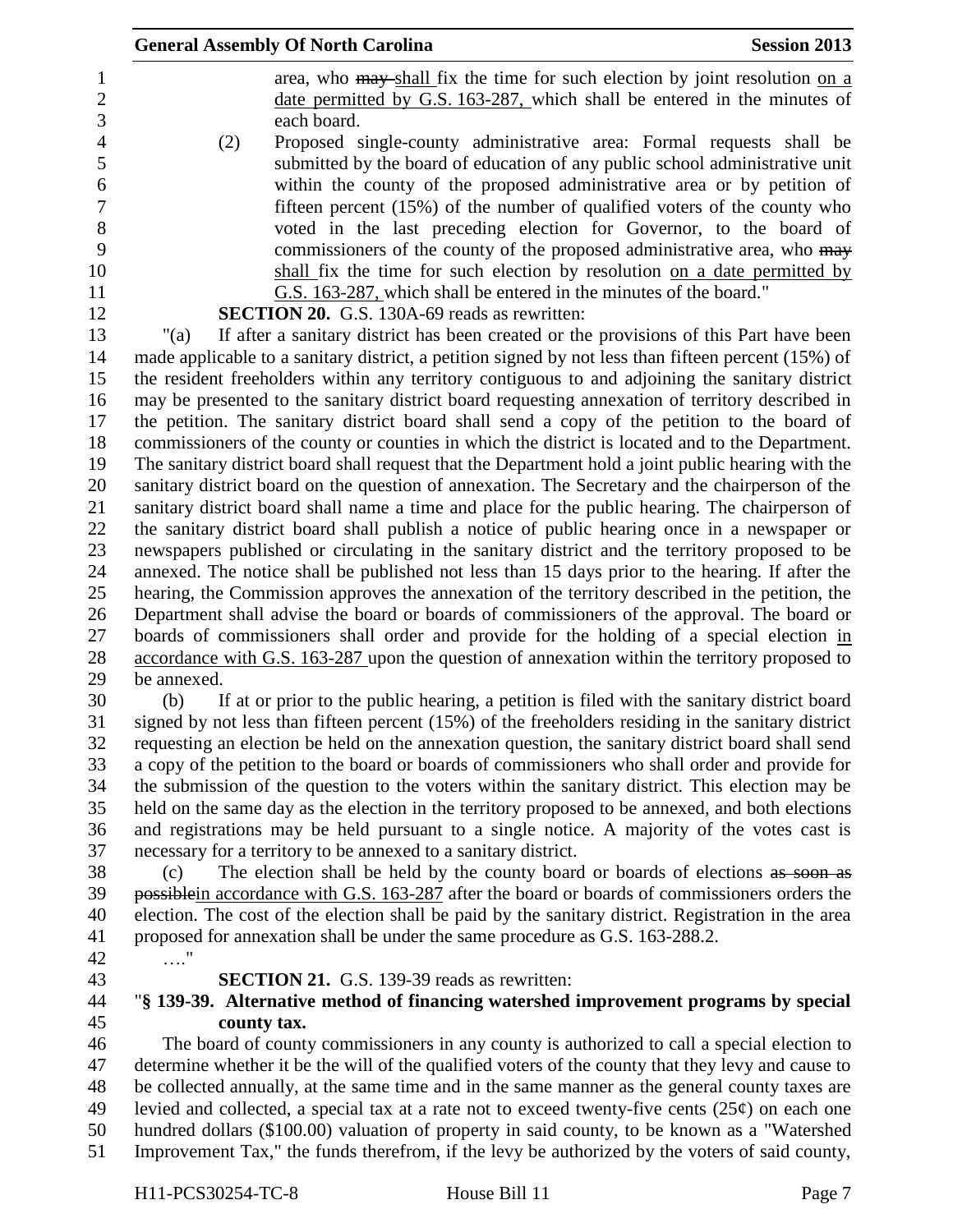|                | <b>General Assembly Of North Carolina</b><br><b>Session 2013</b>                                                                                                                                       |
|----------------|--------------------------------------------------------------------------------------------------------------------------------------------------------------------------------------------------------|
| $\mathbf{1}$   | to be used for the prevention of flood water and sediment damages, and for furthering the                                                                                                              |
| $\overline{2}$ | conservation, utilization and disposal of water and the development of water resources. Any                                                                                                            |
| 3              | special election shall be conducted in accordance with G.S. 163-287."                                                                                                                                  |
| $\overline{4}$ | <b>SECTION 22.</b> G.S. 147-69.6(f) reads as rewritten:                                                                                                                                                |
| 5              | The Board of Commissioners of Swain County may direct the Swain County Board<br>" $(f)$                                                                                                                |
| 6              | of Elections to conduct an advisory referendum on the question of whether any portion of the                                                                                                           |
| 7              | principal of the Fund should be disbursed to and expended by the county for a particular                                                                                                               |
| $8\phantom{1}$ | purpose. The election shall be held on a date jointly agreed upon by the two boards, which may                                                                                                         |
| 9              | be the same day as any other referendum or election in the county, but may not otherwise be                                                                                                            |
| 10             | during the period beginning 30 days before and ending 30 days after the day of any other                                                                                                               |
| 11             | referendum or election to be conducted by the board of elections and already validly called or                                                                                                         |
| 12             | scheduled by law. The election shall be held in accordance with the procedures of                                                                                                                      |
| 13             | G.S. 163-287. The question to be presented on the ballot shall disclose the specific purpose                                                                                                           |
| 14             | proposed for expenditure of the principal investment of the Trust Fund and the amount                                                                                                                  |
| 15             | proposed for expenditure."                                                                                                                                                                             |
| 16             | SECTION 23. G.S. 153A-60 reads as rewritten:                                                                                                                                                           |
| 17             | "§ 153A-60. Initiation of alterations by resolution.                                                                                                                                                   |
| 18             | The board of commissioners shall initiate any alteration in the structure of the board by                                                                                                              |
| 19             | adopting a resolution. The resolution shall:                                                                                                                                                           |
| 20             | Briefly but completely describe the proposed alterations;<br>(1)                                                                                                                                       |
| 21             | Prescribe the manner of transition from the existing structure to the altered<br>(2)                                                                                                                   |
| 22             | structure;                                                                                                                                                                                             |
| 23             | Define the electoral districts, if any, and apportion the members among the<br>(3)                                                                                                                     |
| 24             | districts;                                                                                                                                                                                             |
| 25             | Call a special referendum on the question of adoption of the alterations. The<br>(4)                                                                                                                   |
| 26             | referendum shall be held and conducted by the county board of elections.                                                                                                                               |
| 27             | The referendum may be held only on a date permitted by G.S. 163-287. at                                                                                                                                |
| 28             | the same time as any other state, county or municipal primary, election,                                                                                                                               |
| 29             | special election or referendum, or on any date set by the board of county                                                                                                                              |
| 30             | commissioners, provided, that such referendum shall not be held within the                                                                                                                             |
| 31             | period of time beginning 60 days before and ending 60 days after any other                                                                                                                             |
| 32             | primary, election, special election or referendum held in the county.                                                                                                                                  |
| 33             | Upon its adoption, the resolution shall be published in full."                                                                                                                                         |
| 34             | SECTION 24. G.S. 153A-405(a) reads as rewritten:                                                                                                                                                       |
| 35             | If authorized to do so by the concurrent resolutions that established it, a commission<br>" $(a)$                                                                                                      |
| 36             | may call a referendum on its proposed plan of governmental consolidation. If authorized or                                                                                                             |
| 37             | directed in the concurrent resolutions, the ballot question may include the assumption of debt                                                                                                         |
| 38             | secured by a pledge of faith and credit language and may also include the assumption of the                                                                                                            |
| 39             | right to issue authorized but unissued faith and credit debt language as provided in subsection                                                                                                        |
| 40             | (b) of this section. The referendum may be held on the same day as any other referendum or                                                                                                             |
| 41             | election in the county or counties involved, but may not otherwise be held during the period                                                                                                           |
| 42             | beginning 30 days before and ending 30 days after the day of any other referendum or election                                                                                                          |
| 43             | to be conducted by the board or boards of elections conducting the referendum and already                                                                                                              |
| 44             | validly called or scheduled by law.shall be held in accordance with G.S. 163-287."                                                                                                                     |
| 45             | <b>SECTION 25.</b> G.S. 158-16 reads as rewritten:                                                                                                                                                     |
| 46             | "§ 158-16. Board of commissioners may call tax election; rate and purposes of tax.                                                                                                                     |
| 47             | The board of county commissioners in any county is authorized and empowered to call a                                                                                                                  |
| 48             | special election to determine whether it be the will of the qualified voters of said county that                                                                                                       |
| 49<br>50       | they levy and cause to be collected annually, at the same time and in the same manner as the<br>general county taxes are levied and collected, a special tax at a rate not to exceed five cents $(5¢)$ |
|                |                                                                                                                                                                                                        |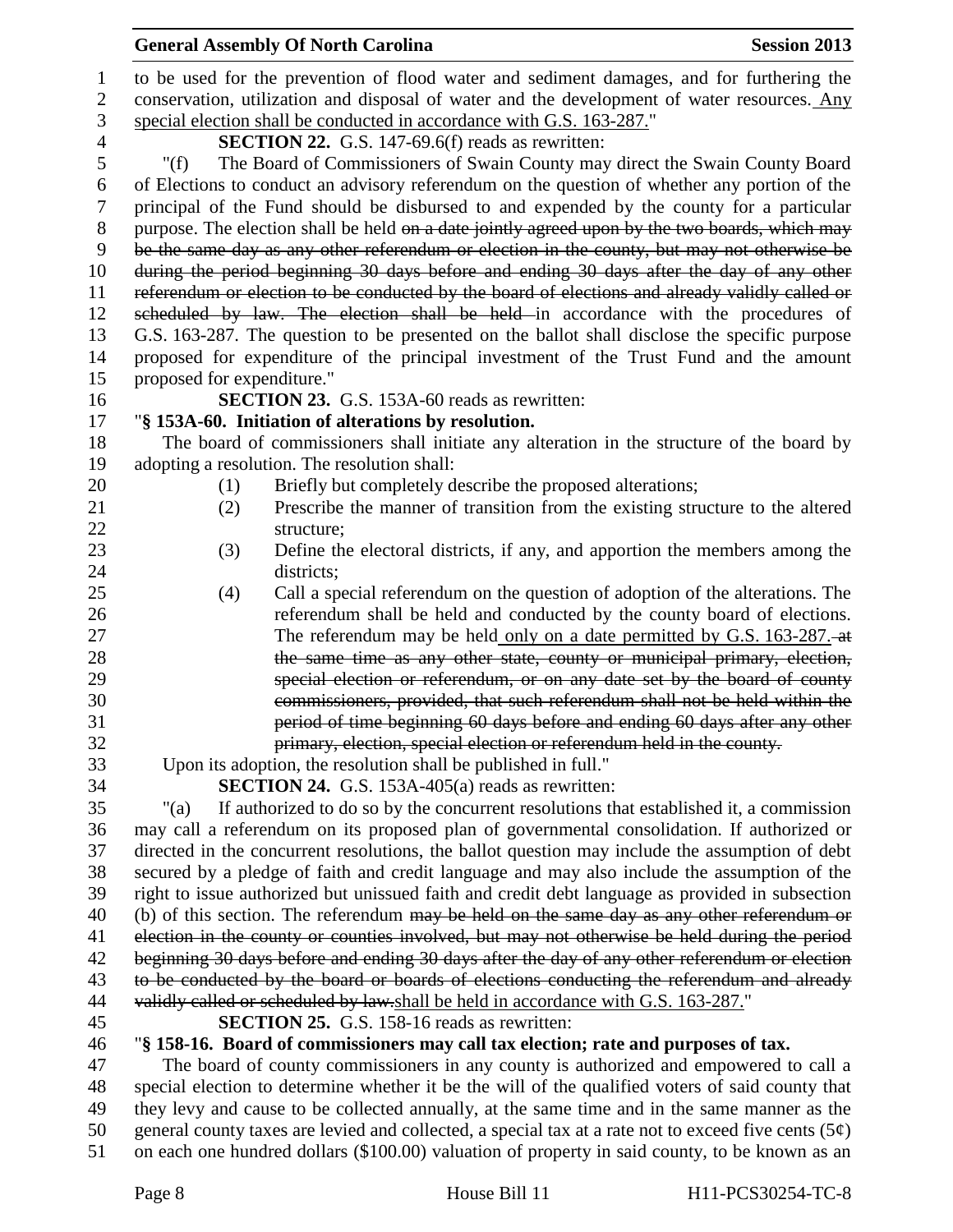"industrial development tax," the funds therefrom, if the levy be authorized by the voters of said county, to be used for the purpose of attracting new and diversified industries to said county, and for the encouragement of new business and industrial ventures by local as well as foreign capital, and for the purpose of aiding and encouraging the location of manufacturing enterprises, making industrial surveys and locating industrial plants in said county, and for the purpose of encouraging agricultural development in said county. Any special election shall be conducted in accordance with G.S. 163-287."

**SECTION 26.** G.S. 159-61(b) reads as rewritten:

 "(b) The date of a bond referendum shall be fixed by the governing board, but shall not 10 be more than one year after adoption of the bond order. order, only on a date permitted by G.S. 163-287. The governing board may call a special referendum for the purpose of voting on a bond issue on any day, including the day of any regular or special election held for another purpose (unless the law under which the bond referendum or other election is held specifically 14 prohibits submission of other questions at the same time). A special bond referendum may not be held within 30 days before or 10 days after a statewide primary, election, or referendum, or within 30 days before or 10 days after any other primary, election, or referendum to be held in the same unit holding the bond referendum and already validly called or scheduled by law at 18 the time the bond referendum is called. The clerk shall mail or deliver a certified copy of the resolution calling a special bond referendum to the board of elections that is to conduct it within three days after the resolution is adopted, but failure to observe this requirement shall not in any manner affect the validity of the referendum or bonds issued pursuant thereto. Bond referenda shall be conducted by the board of elections conducting regular elections of the 23 county, city, or special district. In fixing the date of a bond referendum, the governing board 24 shall consult the board of elections in order that the referendum shall not unduly interfere with 25 other elections already scheduled or in process. Several bond orders or other matters may be voted upon at the same referendum."

**SECTION 27.** G.S. 160A-103 reads as rewritten:

# "**§ 160A-103. Referendum on charter amendments by ordinance.**

 An ordinance adopted under G.S. 160A-102 that is not made effective upon approval by a vote of the people shall be subject to a referendum petition. Upon receipt of a referendum petition bearing the signatures and residence addresses of a number of qualified voters of the city equal to at least 10 percent of the whole number of voters who are registered to vote in city elections according to the most recent figures certified by the State Board of Elections or 5,000, whichever is less, the council shall submit an ordinance adopted under G.S. 160A-102 to a vote 35 of the people. The date of the special election shall be fixed  $a\ddot{t}$  on a date permitted by G.S. 163-287. not more than 120 nor fewer than 60 days after receipt of the petition. A referendum petition shall be addressed to the council and shall identify the ordinance to be submitted to a vote. A referendum petition must be filed with the city clerk not later than 30 days after publication of the notice of adoption of the ordinance."

**SECTION 28.** G.S. 160A-104 reads as rewritten:

# "**§ 160A-104. Initiative petitions for charter amendments.**

 The people may initiate a referendum on proposed charter amendments. An initiative petition shall bear the signatures and resident addresses of a number of qualified voters of the city equal to at least ten percent (10%) of the whole number of voters who are registered to vote in city elections according to the most recent figures certified by the State Board of Elections or 5,000, whichever is less. The petition shall set forth the proposed amendments by describing them briefly but completely and with reference to the pertinent provisions of G.S. 160A-101, but it need not contain the precise text of the charter amendments necessary to implement the proposed changes. The petition may not propose changes in the alternative, or more than one integrated set of charter amendments. Upon receipt of a valid initiative petition, the council shall call a special election on the question of adopting the charter amendments proposed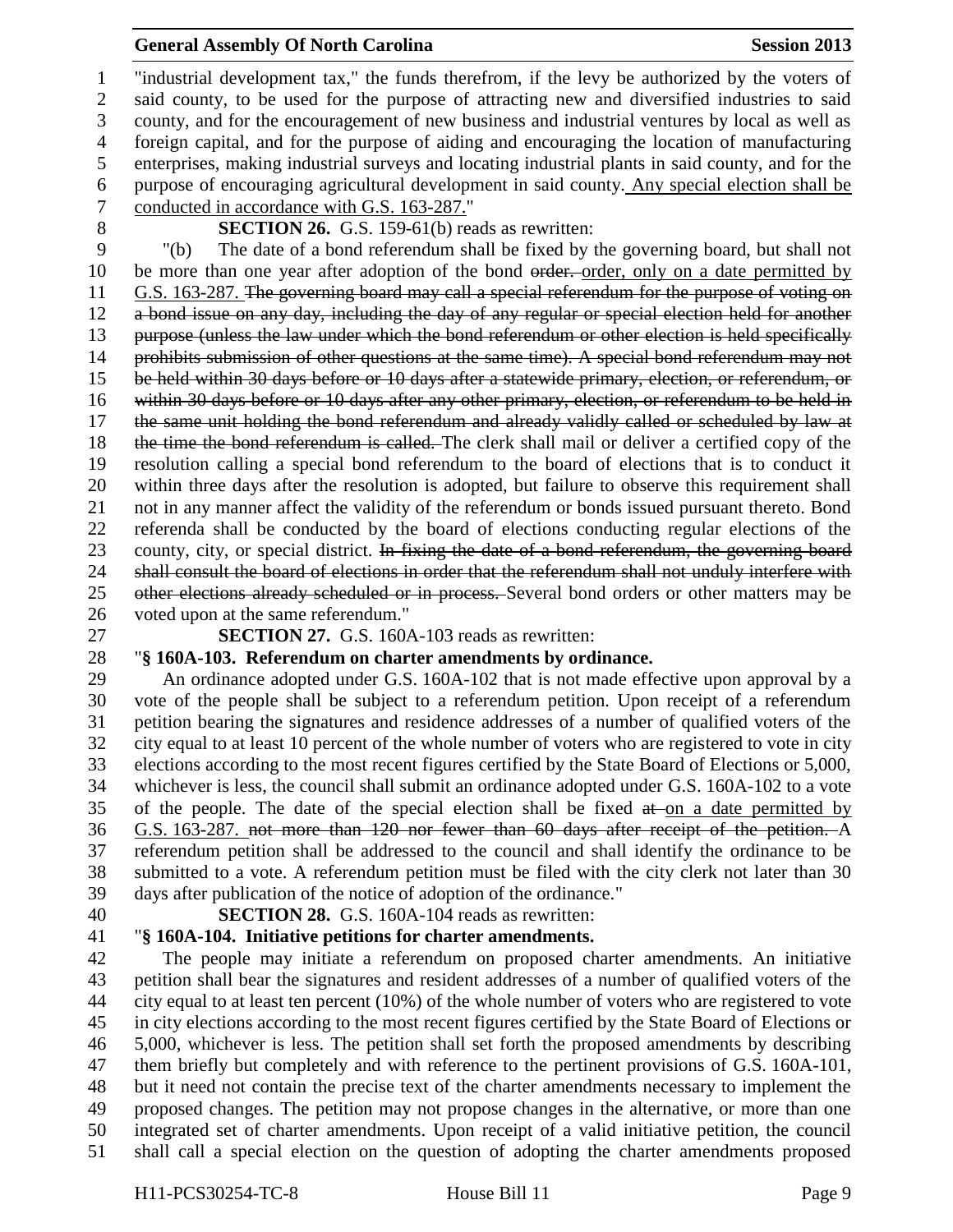therein, and shall give public notice thereof in accordance with G.S. 163-287. The date of the 2 special election shall be fixed at on a date permitted by G.S. 163-287. not more than 120 nor fewer than 60 days after receipt of the petition. If a majority of the votes cast in the special election shall be in favor of the proposed changes, the council shall adopt an ordinance amending the charter to put them into effect. Such an ordinance shall not be subject to a referendum petition. No initiative petition may be filed (i) between the time the council initiates proceedings under G.S. 160A-102 by publishing a notice of hearing on proposed charter amendments and the time proceeding under that section have been carried to a conclusion either through adoption or rejection of a proposed ordinance or lapse of time, nor (ii) within one year and six months following the effective date of an ordinance amending the city charter pursuant to this Article, nor (iii) within one year and six months following the date of any election on charter amendments that were defeated by the voters.

 The restrictions imposed by this section on filing initiative petitions shall apply only to petitions concerning the same subject matter. For example, pendency of council action on amendments concerning the method of electing the council shall not preclude an initiative petition on adoption of the council-manager form of government.

 Nothing in this section shall be construed to prohibit the submission of more than one proposition for charter amendments on the same ballot so long as no proposition offers a different plan under the same option as another proposition on the same ballot."

**SECTION 29.** G.S. 160A-583 reads as rewritten:

## "**§ 160A-583. Funds.**

 The establishment and operation of a transportation authority as herein authorized are governmental functions and constitute a public purpose, and the municipality is hereby authorized to appropriate funds to support the establishment and operation of the transit authority. The municipality may also dedicate, sell, convey, donate or lease any of its interest in any property to the authority. Further, the authority is hereby authorized to establish such license and regulatory fees and charges as it may deem appropriate, subject to the approval of the governing body of the municipality. If the governing body finds that the funds otherwise available are insufficient, it may call a special election without a petition and submit to the qualified voters of the municipality the question of whether or not a special tax shall be levied and/or bonds issued, specifying the maximum amount thereof, for the purpose of acquiring lands, buildings, equipment and facilities and for the operations of the transit authority. Any special election shall be conducted in accordance with G.S. 163-287."

# **SECTION 30.** G.S. 162A-68(d) reads as rewritten:

 "(d) If, at or prior to such public hearing, there shall be filed with the district board a petition, signed by not less than ten per centum (10%) of the qualified voters residing in the district, requesting an election to be held therein on the question of including the political subdivision or unincorporated area, the district board shall certify a copy of such petition to the board or boards of commissioners, and the board or boards of commissioners shall request the county board or boards of elections to submit such question to the qualified voters within the district in accordance with G.S. 163-287 and the other applicable provisions of Chapter 163 of the General Statutes; provided, that the election shall not be held unless the Environmental Management Commission has adopted a resolution approving the inclusion of the political subdivision or unincorporated area in the district.

 Notice of such election, which shall contain a statement of the boundaries of the territory proposed to be included in the district and the boundaries of the district after inclusion, shall be given by publication once a week for three successive weeks in a newspaper or newspapers having general circulation within the district, the first publication to be at least 30 days prior to the election."

**SECTION 31.** G.S. 162A-77.1 reads as rewritten: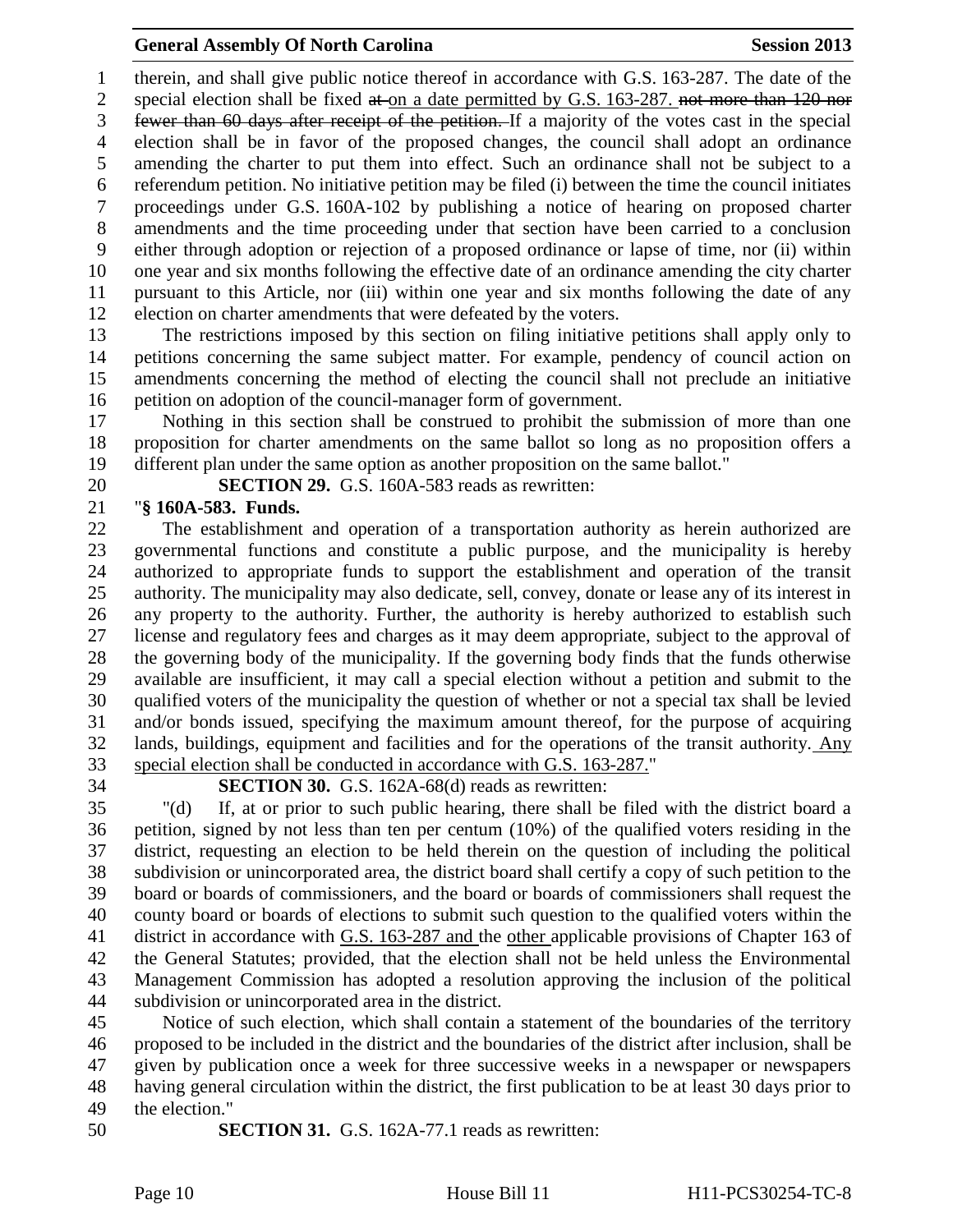|                  |                                | <b>General Assembly Of North Carolina</b><br><b>Session 2013</b>                                  |  |
|------------------|--------------------------------|---------------------------------------------------------------------------------------------------|--|
| $\mathbf{1}$     |                                | "\\$ 162A-77.1. Special election upon the question of the merger of metropolitan sewerage         |  |
| $\overline{c}$   |                                | districts into cities or towns.                                                                   |  |
| 3                |                                | Any district lying entirely within the corporate limits of a city or town may be merged into      |  |
| $\overline{4}$   |                                | such city or town in accordance with the provisions of this section.                              |  |
| 5                |                                | The governing body of a city or town, with the approval of the district board, shall call and     |  |
| 6                |                                | conduct a special election within such city or town on the question of the merger of the district |  |
| $\tau$           |                                | into the city or town. A vote in favor of such merger shall constitute a vote for such city or    |  |
| $8\,$            |                                | town to assume the obligations of the district. Such special election may be called and           |  |
| $\boldsymbol{9}$ |                                | conducted by the governing body of a city or town upon its own motion after passage of a          |  |
| 10               |                                | resolution of the district board requesting or approving the special election. Any special        |  |
| 11               |                                | election shall be conducted in accordance with G.S. 163-287.                                      |  |
| 12               |                                | A new registration of voters shall not be required for the special election. The special          |  |
| 13               |                                | election shall be conducted in accordance with the provisions of law applicable to regular        |  |
| 14               | elections in the city or town. |                                                                                                   |  |
| 15               |                                | If a majority of the votes are in favor of the merger, then:                                      |  |
| 16               | (1)                            | All property, real and personal and mixed, including accounts receivable,                         |  |
| 17               |                                | belonging to such district shall vest in, belong to, and be the property of,                      |  |
| 18               |                                | such city or town. All district boards are hereby authorized to take such                         |  |
| 19               |                                | actions and to execute such documents as will carry into effect the                               |  |
| 20               |                                | provisions and the intent of this section.                                                        |  |
| 21               | (2)                            | All judgments, liens, rights of liens, and causes of action of any nature in                      |  |
| 22               |                                | favor of such district shall vest in and remain and inure to the benefit of such                  |  |
| 23               |                                | city or town.                                                                                     |  |
| 24               | (3)                            | All taxes, assessments, sewer charges, and any other debts, charges or fees,                      |  |
| 25               |                                | owing to such district shall be owed to and collected by such city or town.                       |  |
| 26               | (4)                            | All actions, suits and proceedings pending against, or having been instituted                     |  |
| 27               |                                | by, such district shall not be abated by this section or by the merger herein                     |  |
| 28               |                                | provided for, but all such actions, suits, and proceedings shall be continued                     |  |
| 29               |                                | and completed in the same manner as if merger had not occurred, and such                          |  |
| 30               |                                | city or town shall be a party to all such actions, suits, and proceedings in the                  |  |
| 31               |                                | place and stead of the district and shall pay or cause to be paid any                             |  |
| 32               |                                | judgments rendered against the district in any such actions, suits, or                            |  |
| 33               |                                | proceedings. No new process need be served in any such action, suit, or                           |  |
| 34               |                                | proceeding.                                                                                       |  |
| 35               | (5)                            | All obligations of the district, including outstanding indebtedness, shall be                     |  |
| 36               |                                | assumed by such city or town, and all such obligations and outstanding                            |  |
| 37               |                                | indebtedness shall constitute obligations and indebtedness of such city or                        |  |
| 38               |                                | town, and the full faith and credit of such city or town shall be deemed to be                    |  |
| 39               |                                | pledged for the punctual payment of the principal of and the interest on any                      |  |
| 40               |                                | general obligation bonds or bond anticipation notes of such district, and all                     |  |
| 41               |                                | the taxable property within such city or town, as well as that formerly                           |  |
| 42               |                                | located within the district, shall be and remain subject to taxation for such                     |  |
| 43               |                                | payment.                                                                                          |  |
| 44               | (6)                            | All ordinances, rules, regulations, and policies of such district shall continue                  |  |
| 45               |                                | in full force and effect until repealed or amended by the governing body of                       |  |
| 46               |                                | such city or town.                                                                                |  |
| 47               | (7)                            | Such district shall be abolished, and shall no longer be constituted a public                     |  |
| 48               |                                | body or a body politic and corporate, except for the purposes of carrying into                    |  |
| 49               |                                | effect the provisions and the intent of this section.                                             |  |